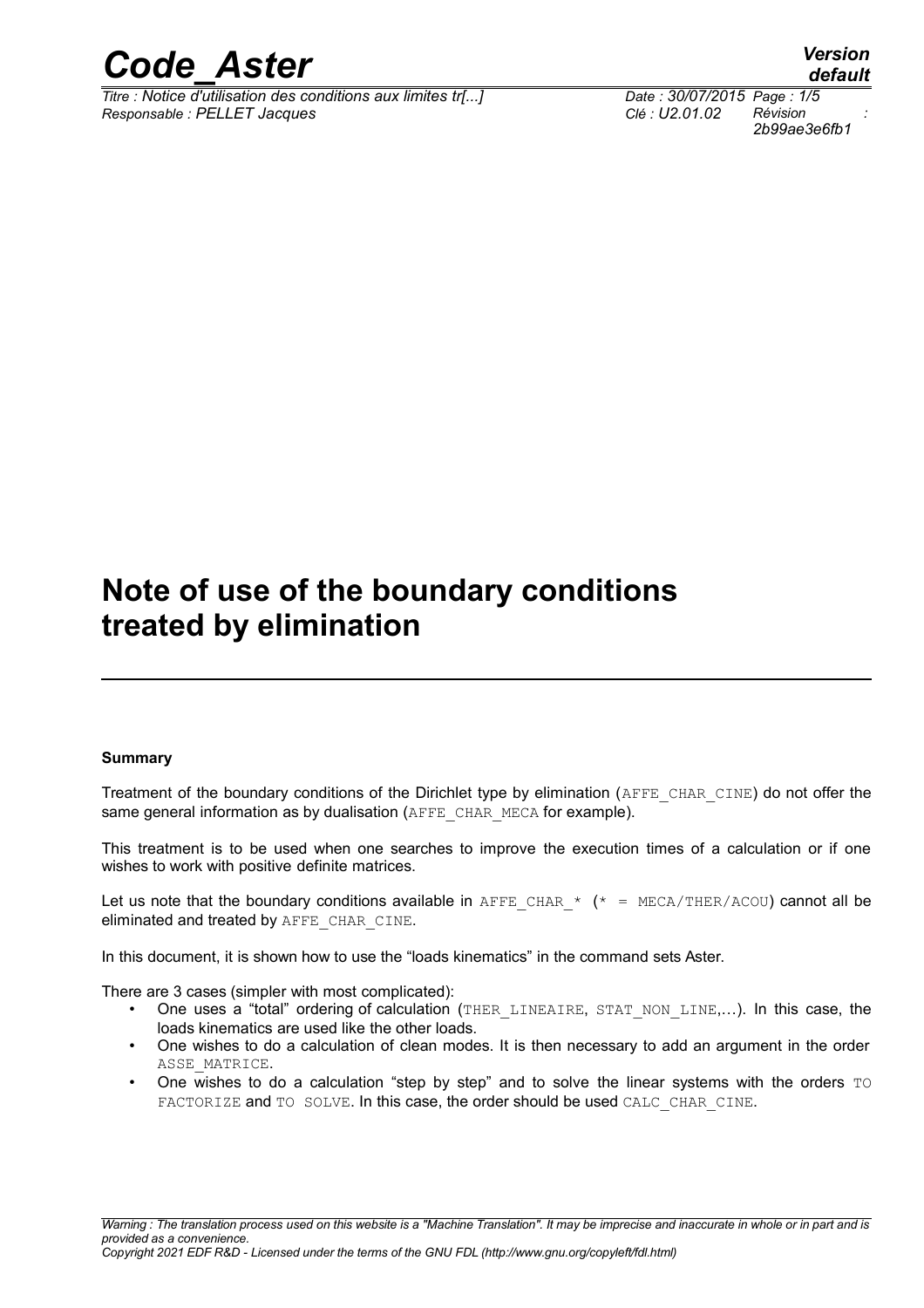# *Code\_Aster Version*

*Titre : Notice d'utilisation des conditions aux limites tr[...] Date : 30/07/2015 Page : 2/5 Responsable : PELLET Jacques Clé : U2.01.02 Révision :*

*2b99ae3e6fb1*

## **1 Principle of elimination**

One seeks to solve in  $\mathbb{R}^n$  the problem of minimization under constraint (Pb1) according to:

$$
\min_{u \in U_G} \left( \frac{1}{2} u^T K u - u^T f \right) \quad \text{with} \quad U_G = \left[ u \in \mathbb{R}^n, u \right]_G = u_0
$$

where

- $u_0 \in \mathbb{R}^p$  is known (  $1 \le p \le n$  )
- $G$  is the subset of  $N = \{1, \ldots, n\}$  , of cardinal  $p$  :  $G = g_1 ... g_p$
- $u|_G$  is the projection of  $u$  on under space generated by  $\{u_i\}_{i\in G}$
- where  $(u_i)_j = \delta_{ij}$ ,  $\forall j \in N$
- *K* is a symmetrical matrix  $n \times n$ ,
- $f \in \mathbb{R}^n$  is fixed.

The constraint  $\|u\|_G = u_0\|$  or not represent boundary conditions of the homogeneous Dirichlet type.

If one notes  $L = C_N G$  the complementary one to  $|G|$  in  $|N|$ , one can, using  $|u_i|$  defined previously, to break up  $\mathbb{R}^n$  all in all direct of  $\left. V_{\overline{G}}\right.$  = vector space generated by  $\left.\right.\left.\left.\left\{ u_i\right\}_{i\in G}\right.\right.$  and of  $V_L$  = vector space generated by  ${u_i}_{i \in L}$ ;

Consequently, we have  $\mathbb{R}^n = V_G \oplus V_L$ and one notes  $u = u_G \oplus u_K$  where  $u_G = u|_G$  and  $u_I = u|_L$ that is to say still in vectorial notation  $\displaystyle u \!=\! \begin{vmatrix} u_G \ u_G \end{vmatrix}$  $u_L$  }

The problem (Pb1) can thus be written in the form of the problem (Pb2):

$$
\begin{cases}\n\min\left(\frac{1}{2}u_G^T K_{GG} u_G + \frac{1}{2}u_L^T K_{LL} u_L + u_L^T K_{LG} u_G - u_L^T f_L - u_G^T f_G\right) \\
u_G \in V_G \\
u_L \in V_L \\
u_G = u_0\n\end{cases}
$$

What amounts writing:

$$
(Pb1) \Leftrightarrow (Pb2) \qquad \begin{cases} \min\left(\frac{1}{2}u_L^T K_{LL} u_L + u_L^T K_{LG} u_0 - u_L^T f_L\right) \\ u_L \in V_L \\ u = u_0 \oplus u_L \end{cases}
$$

One then eliminated  $u_G$  problem of minimization.

*Warning : The translation process used on this website is a "Machine Translation". It may be imprecise and inaccurate in whole or in part and is provided as a convenience.*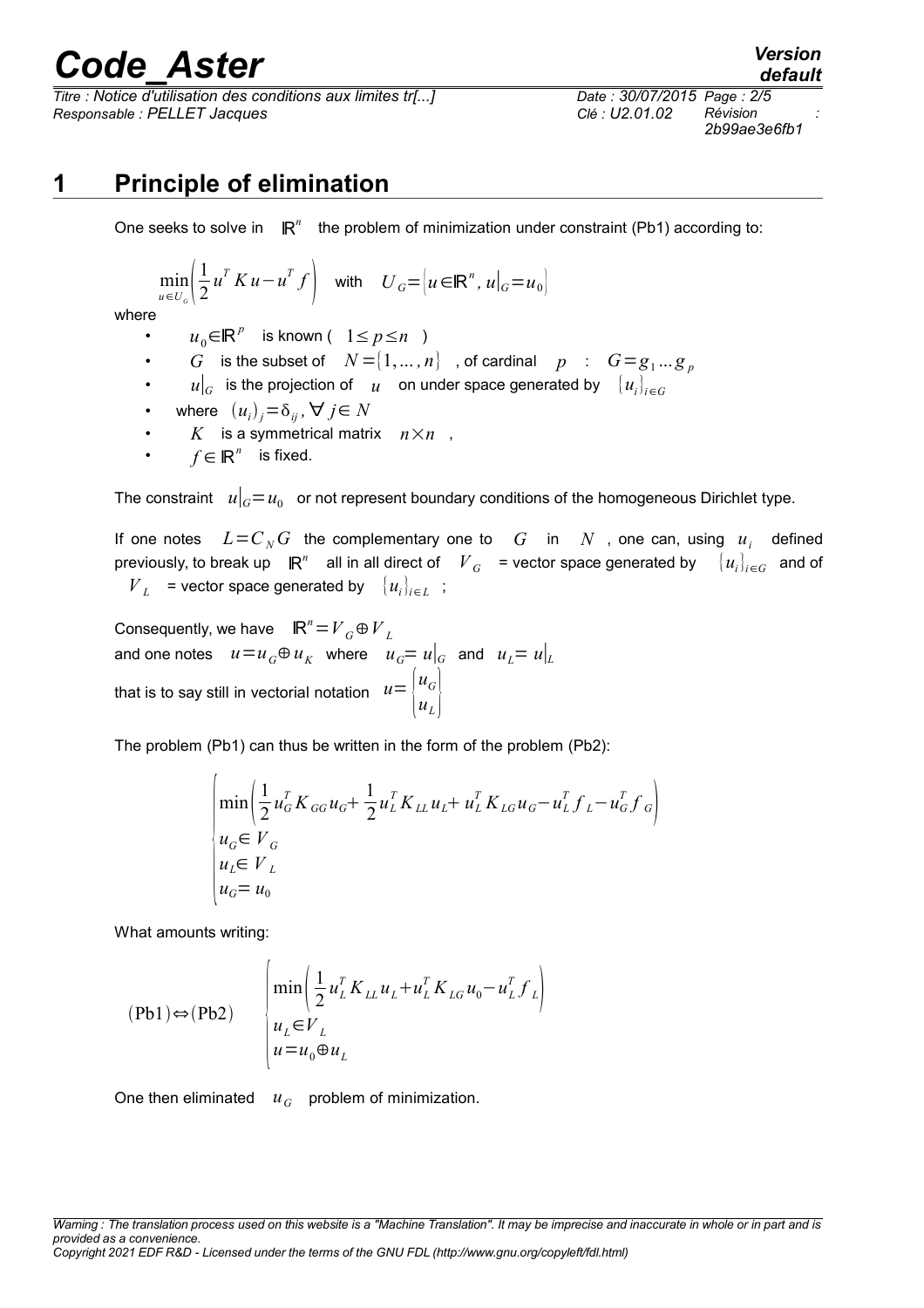# *Code\_Aster Version*

*Titre : Notice d'utilisation des conditions aux limites tr[...] Date : 30/07/2015 Page : 3/5 Responsable : PELLET Jacques Clé : U2.01.02 Révision :*

*2b99ae3e6fb1*

*default*

We now will search the matric problem associated with (Pb3).

One searches *u<sup>L</sup>* minimizing

$$
\frac{1}{2}u_{L}^{T}K_{LL}u_{L}+u_{L}^{T}K_{LG}u_{0}-u_{L}^{T}f_{L}
$$

what amounts solving the following matric problem:

$$
K_{LL}u_L = F_L - K_{LG}u_0
$$

One can thus write:

$$
(Pb1) \Leftrightarrow (Pb2) \Leftrightarrow (Pb3) \Leftrightarrow \begin{bmatrix} K_{LL} & 0 \\ 0 & I_G \end{bmatrix} \begin{bmatrix} u_L \\ u_G \end{bmatrix} = \begin{bmatrix} f_L - K_{LG} u_0 \\ u_0 \end{bmatrix} \text{ , that is to say } K' \begin{bmatrix} u_L \\ u_G \end{bmatrix} = f'
$$

### **2 Treatment in** *Aster*

#### **2.1 The loads kinematics**

A kinematic load (standard *Aster* : char\_cine\_\* [\* = meca/ther/acou]) makes it possible to characterize the unit G of the imposed ddl and them  $(u_0)_i$  for  $i \in G$  who are the values assigned to these ddl.

The definition of a kinematic load is done via the operator  $\text{AFFE}\_\text{CHAR}\_\text{CINE}$  for  $(\mathsf{U}_0)_\text{l}$  constant or functions of the geometry or time.

#### **2.2 The vectors kinematics**

The kinematic vector is a cham\_no\_\* which represents the vector 0  $u_0$  |

With each kinematic load corresponds a kinematic vector. This operation is carried out by the operator CALC\_CHAR\_CINE.

#### **2.3 Calculation of K'**

K' is directly calculated at the assembly time by the operator ASSE\_MATRICE provided naturally that one provides in argument a list of loads kinematics.

The structure of data MATR ASSE  $*$  was modified in order to be able to store K' when that is necessary.

#### **2.4 Calculation of f'**

After L " operator TO FACTORIZE the concept of the matr asse \* type produced, contains factorized of K' and the matrix  $K_{LG}$  unchanged.

The calculation of f' is carried out at the time of the resolution: it is necessary to provide the operator

 $u_G$   $\vert$  $=f'$ 

.

TO SOLVE in argument the kinematic vector corresponding to 0  $u_0$  |  $u_L$ 

via the keyword CHAM CINE.

.

This operator calculates then  $f'$  before solving  $\left| \frac{f(a)}{b}\right|^{u}$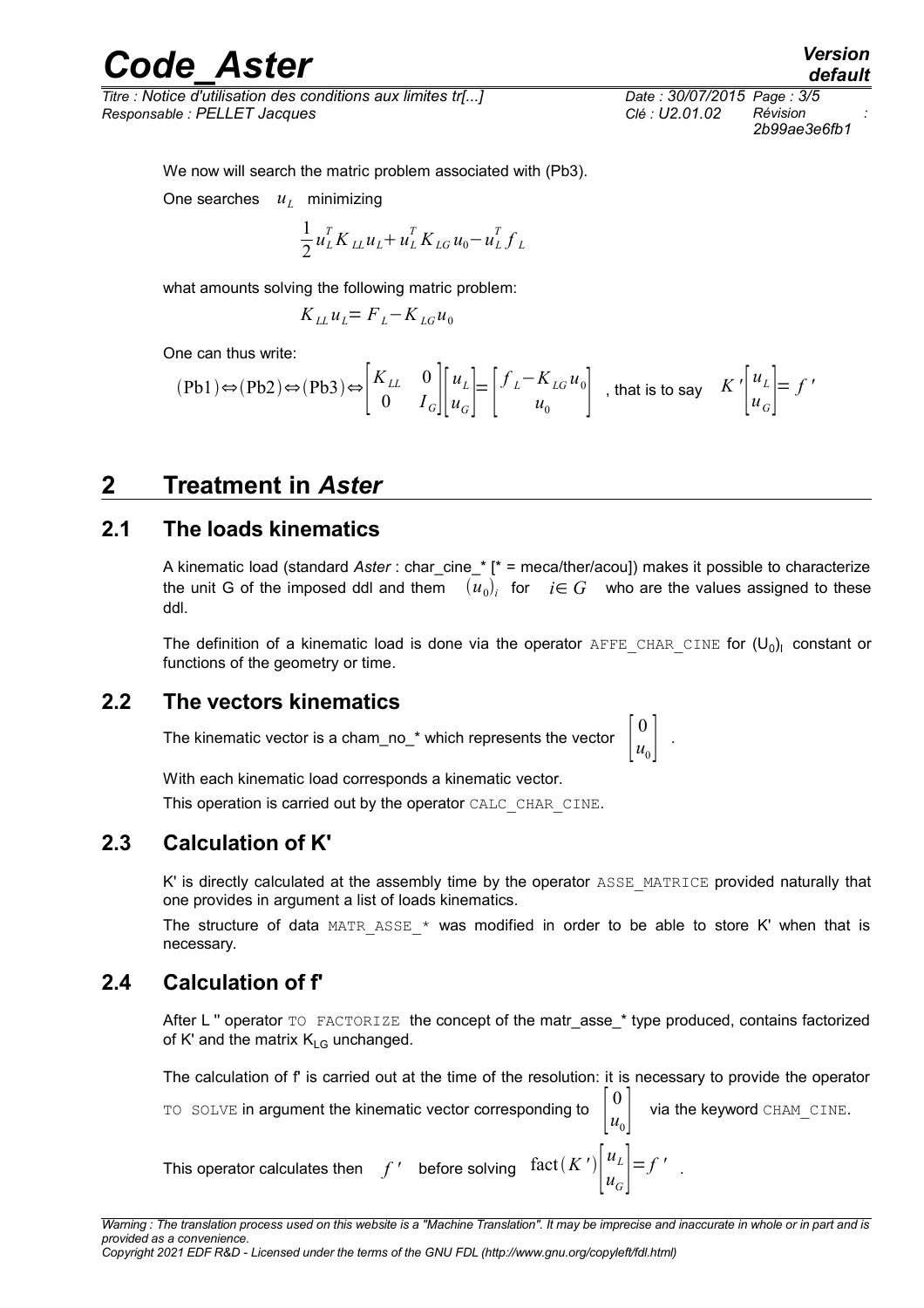# *Code\_Aster Version*

*Titre : Notice d'utilisation des conditions aux limites tr[...] Date : 30/07/2015 Page : 4/5 Responsable : PELLET Jacques Clé : U2.01.02 Révision :*

*2b99ae3e6fb1*

### **3 Examples of command files**

#### **3.1 Mechanical calculation with a total order (STAT\_NON\_LINE):**

```
DEPIMP=AFFE_CHAR_CINE(MODELE=MOD,
                  MECA IMPO= F ( GROUP MA = 'LCD1', DY = -2.0))
RESU=STAT_NON_LINE (MODELE=MOD, CHAM_MATER=CHMAT,
                 EXCIT= F ( LOAD = DEPIMP, FONC MULT = FONC),
 …)
```
#### **3.2 Loads kinematics for a calculation of clean modes:**

```
CHARCINE=AFFE_CHAR_CINE(MODELE=MODEL,
                        MECA IMPO= F (GROUP MA=' GM2', DX=0.0, DY=0.0))
KASS=ASSE MATRICE (MATR ELEM=KELEM,
                   NUME_DDL=NUMÉRIQUE,
                  CHAR CINE=CHARCINE, ) ;
MASS=ASSE_MATRICE(MATR_ELEM=MELEM,
                   NUME_DDL=NUMÉRIQUE,
                   CHAR_CINE=CHARCINE,);
# calculation of the clean modes of the structure
MODES=CALC_MODES (MATR_RIGI=KASS,
                 MATR MASS=MASS,
                 CALC_FREQ=_F (NMAX_FREQ=10))
```
### **3.3 Calculation "step by step" by using the orders TO FACTORIZE and TO SOLVE :**

**CHCINE=AFFE\_CHAR\_CINE**( MODELE=MO, MECA\_IMPO= (  $\overline{F}$  (GROUP NO = 'SUPY',  $\overline{D}Y = 0.$ ),  $\overline{F}$  (GROUP NO = 'LOAD', DX = -1.)))

MEL=CALC\_MATR\_ELEM ( MODELE=MO, CHAM\_MATER=CHMAT, OPTION=' RIGI\_MECA')

NU=NUMÉRIQUE\_DDL ( MATR\_RIGI=MEL)

MATAS=**ASSE\_MATRICE**(MATR\_ELEM=MEL, NUME\_DDL=NU, **CHAR\_CINE=CHCINE**)

SCMBRE=CRÉA\_CHAMP (…)

**VCINE=CALC\_CHAR\_CINE**(NUME\_DDL=NU, **CHAR\_CINE=CHCINE** )

MATAS=FACTORISER (reuse=MATAS, MATR\_ASSE=MATAS)

*Warning : The translation process used on this website is a "Machine Translation". It may be imprecise and inaccurate in whole or in part and is provided as a convenience. Copyright 2021 EDF R&D - Licensed under the terms of the GNU FDL (http://www.gnu.org/copyleft/fdl.html)*